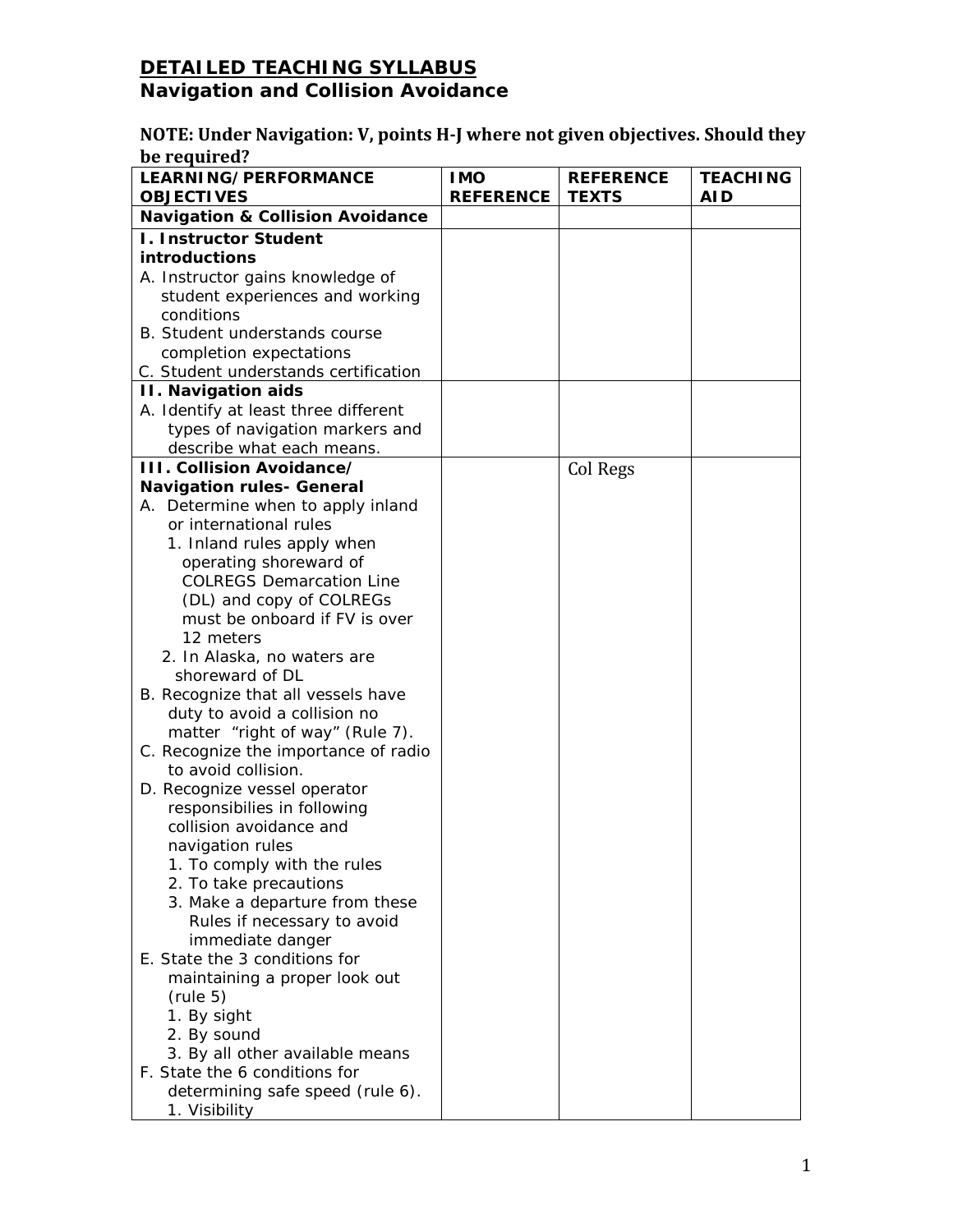| 2. Traffic density                     |  |  |
|----------------------------------------|--|--|
| 3. Manueverability                     |  |  |
| 4. Background lighting                 |  |  |
| 5. State of wind, sea, current,        |  |  |
| hazards                                |  |  |
| 6. Vessel draft and water depth        |  |  |
| G. State 6 rules for navigating in     |  |  |
| narrow channels (Rule 9).              |  |  |
| 1. Keep to stard'd channel side        |  |  |
| 2. Vessel less than 20m and SVs        |  |  |
| give way to larger vessels             |  |  |
| 3. FVs give way to other vessels       |  |  |
| 4. Avoid crossing channel if it        |  |  |
| impedes other vessels                  |  |  |
| 5. Caution when approaching            |  |  |
| bends and use of sound                 |  |  |
| signals                                |  |  |
| 6. Avoid anchoring in channel          |  |  |
| H. State at least 5 rules that conduct |  |  |
| vessels in restricted visibility       |  |  |
| 1. Use safe speed for                  |  |  |
| circumstances                          |  |  |
| 2. Power vessels have engines          |  |  |
| ready to maneuver                      |  |  |
| 3. Use radar if available to assess    |  |  |
| situation and take early               |  |  |
| avoidance action                       |  |  |
| 4. Alter course to starb'd if other    |  |  |
| vessel is forward of beam.             |  |  |
| 5. If another vessel is forward of     |  |  |
| beam and close quarters,               |  |  |
| reduce speed, stay on coures           |  |  |
| or take way off                        |  |  |
| I. Identify at least three sound       |  |  |
| signals and what they mean             |  |  |
| (Rules 32-36).                         |  |  |
| J. Take correct action and give        |  |  |
| correct sound signals when             |  |  |
| encountering other vessels in a        |  |  |
| simulated course through a set of      |  |  |
| navigation markers.                    |  |  |
| K. Identify the correct day signal for |  |  |
| a commercial fishing vessel.           |  |  |
| Determine the "stand-on" and<br>L.     |  |  |
| "give-way" vessel when                 |  |  |
| presented with a diagram or            |  |  |
| simulation of vessel traffic (Rule     |  |  |
| $16 & 17$ ).                           |  |  |
| M. Determine the collision avoidance   |  |  |
| responsibilities of vessel's           |  |  |
| crossing, head on, passing when        |  |  |
| presented with a diagram or            |  |  |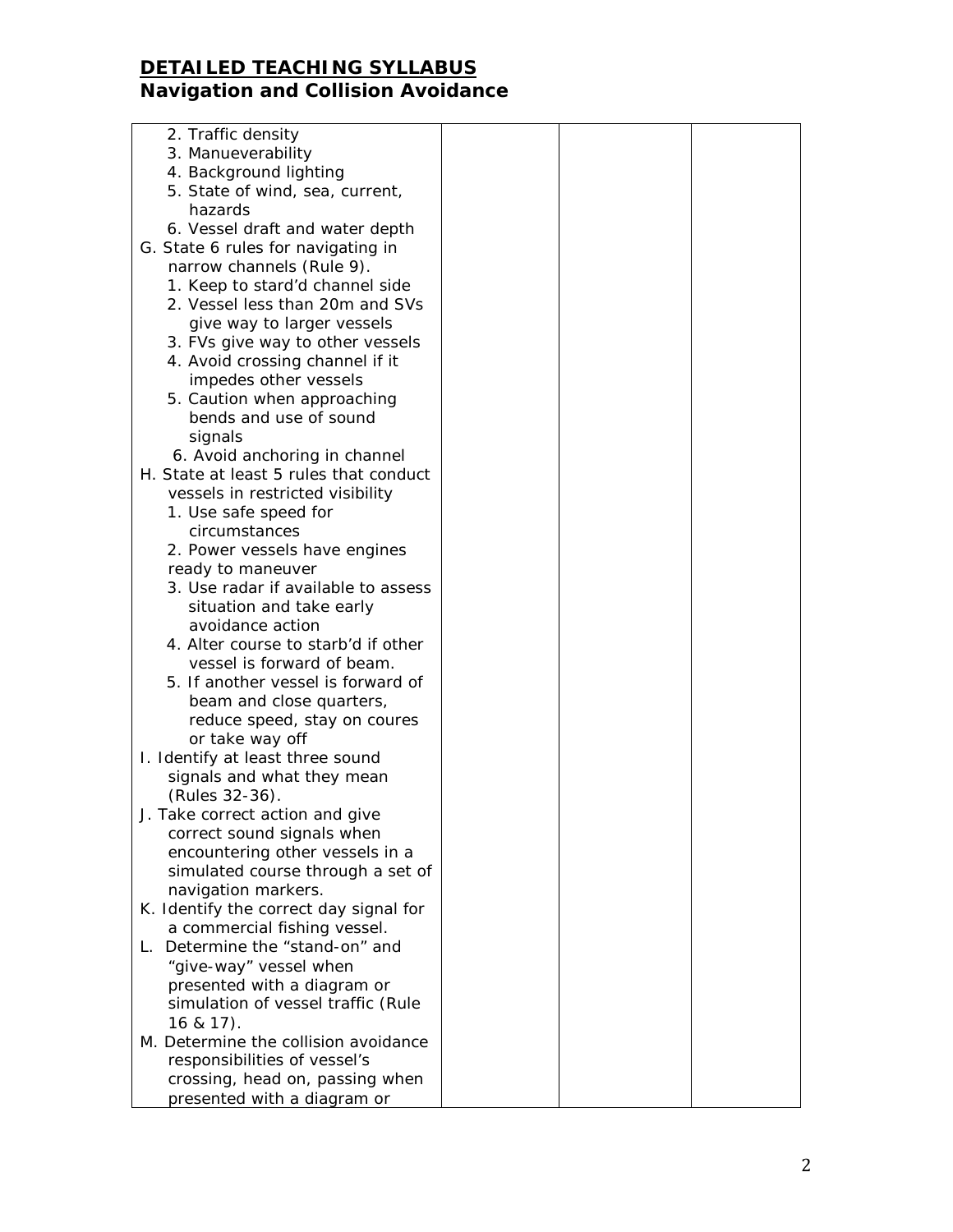| simulation of vessel traffic                         |  |  |
|------------------------------------------------------|--|--|
| (Rules, 13, 14, 15).                                 |  |  |
| N. Select the appropriate safe                       |  |  |
| channel to use when "steering" a                     |  |  |
| simulated course through a set of                    |  |  |
| navigation markers.                                  |  |  |
| O. Recognize at least 11 rules when                  |  |  |
| navigating Traffic Seperation                        |  |  |
| Schemes (Rule 10).                                   |  |  |
| 1. Proceed in the general                            |  |  |
| direction of traffic flow for that                   |  |  |
| lane                                                 |  |  |
|                                                      |  |  |
| 2. Keep clear of traffic seperation<br>line or zome. |  |  |
| 3. Leave traffic lane at small                       |  |  |
| angle to traffic                                     |  |  |
| 4. If crossing traffic lanes, do so                  |  |  |
| at right angle to general traffic                    |  |  |
| flow.                                                |  |  |
| 5. Avoid inshore traffic zone if                     |  |  |
| appropriate traffic lane within                      |  |  |
| adjacent seperation scheme can                       |  |  |
| be used safely except for vessels                    |  |  |
| < 20 meters, SVs, and FVs                            |  |  |
| fishing. However, a vessel may                       |  |  |
| use an inshore traffic zone when                     |  |  |
| en route to or from a                                |  |  |
| port, offshore installation or                       |  |  |
| structure, pilot station or any                      |  |  |
| other place situated within the                      |  |  |
| inshore traffic zone, or to avoid                    |  |  |
| immediate                                            |  |  |
| danger                                               |  |  |
| 6. A vessel other than a crossing                    |  |  |
| vessel or a vessel joining or                        |  |  |
| leaving a lane shall not normally                    |  |  |
| enter a separation zone or cross                     |  |  |
| a separation line except: (i) in                     |  |  |
| cases of emergency to avoid                          |  |  |
| immediate danger; (ii) to engage                     |  |  |
| in fishing within a separation                       |  |  |
| zone                                                 |  |  |
| 7. Vessel navigating in areas                        |  |  |
| near the terminations of traffic                     |  |  |
| separation schemes shall do so                       |  |  |
| with particular caution                              |  |  |
| 8. Vessels shall avoid anchoring                     |  |  |
| in traffic separation schemes or                     |  |  |
| near their terminations                              |  |  |
| 9. A vessel not using a traffic                      |  |  |
| separation scheme should keep a                      |  |  |
| wide distance from it                                |  |  |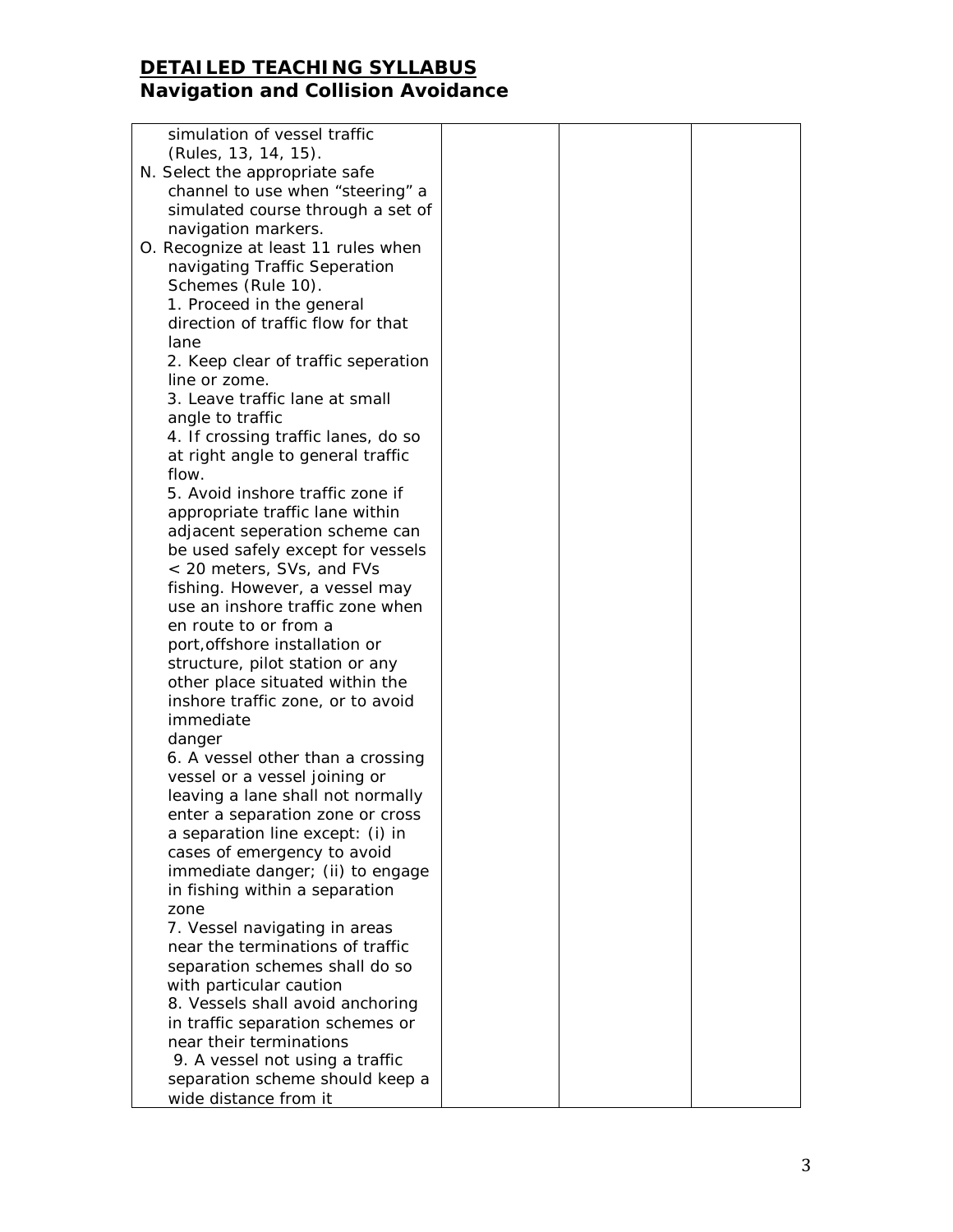| 10. A vessel fishing should not<br>impede a vessel using a traffic<br>lane<br>11. A vessel < 20 meters or a SV<br>shall not impede a power vessel<br>using a traffic lane                                                                                                                                                                                                                                                                                                                                                                                                                                                                                                                                                                                                                                           |  |  |
|---------------------------------------------------------------------------------------------------------------------------------------------------------------------------------------------------------------------------------------------------------------------------------------------------------------------------------------------------------------------------------------------------------------------------------------------------------------------------------------------------------------------------------------------------------------------------------------------------------------------------------------------------------------------------------------------------------------------------------------------------------------------------------------------------------------------|--|--|
| Note. This is NOT a complete review<br>of all rules.                                                                                                                                                                                                                                                                                                                                                                                                                                                                                                                                                                                                                                                                                                                                                                |  |  |
| IV. Lights<br>A. Describe when navigation lights<br>must be displayed.<br>B. Given a diagram showing a<br>lighting display of a vessel, identify<br>at least 10 types of vessels (Rules<br>$21, 23 - 31$ .                                                                                                                                                                                                                                                                                                                                                                                                                                                                                                                                                                                                          |  |  |
| V. Navigation<br>A. Recognize three risks in<br>depending solely on electronic<br>position fixing navigation<br>devices.<br>1. Loss of GPS satellite signal.<br>2. Loss of GPS accuracy<br>3. Equipment failure<br>B. Identify at least 8 features of a<br>chart.<br>C. Identify the difference between<br>compass deviation, declination<br>and variation.<br>D. Take a bearing with a compass.<br>E. Define/identify a waypoint.<br>F. Use parallel rules and dividers to<br>plot a course including compass<br>courses and time made good<br>between way points given time<br>made good over ground.<br>G. Navigation plotting exercise:<br>Determine your position using a<br>GPS or magnetic bearings and a<br>chart.<br>H. Electronic sources<br>1. Fathometer<br>2. LORAN<br>3. Radar<br>4. GPS<br>5. SATNAV |  |  |
| 6. RDF/ADF<br>7. ECDIS<br>8. AIS<br>I. Publications                                                                                                                                                                                                                                                                                                                                                                                                                                                                                                                                                                                                                                                                                                                                                                 |  |  |
| 1. Nautical Almanac                                                                                                                                                                                                                                                                                                                                                                                                                                                                                                                                                                                                                                                                                                                                                                                                 |  |  |